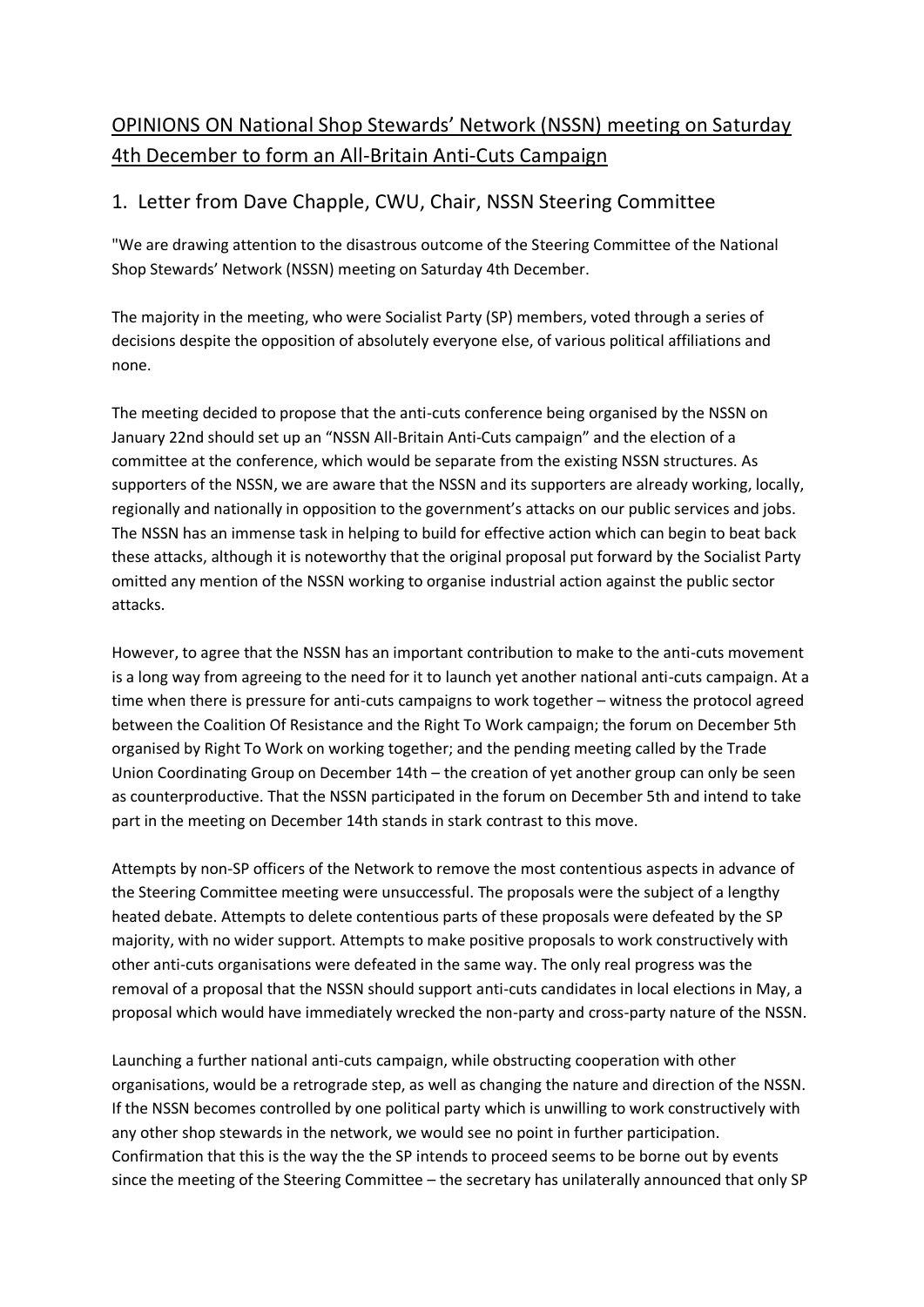members will represent the NSSN at 2 forthcoming meetings discussing left/anti-cuts cooperation, with not even a pretence at consultation with non-SP officers .

We therefore urge the Socialist Party to pull back."

NB: A personal request from Dave Chapple, NSSN Chair: "We are circulating this statement throughout the trade union movement, especially activists in NSSN affiliated or supportive unions, to which, ultimately, the NSSN should be responsible. Please discuss it at your trade union branch or other union meetings. We need messages of support for this statement, but would also welcome questions and comments, sent to the address below. NSSN Officers and steering committee members listed are willing to attend trade union meetings to put our case, so please consider inviting us.

Finally, friends, our London conference on 22nd January gives us a chance to return the NSSN to a sensible consensus-based policy: please do your best to attend: a substantial turnout of mainstream trades union activists can ensure that the NSSN has a future: the Socialist Party alternative, as the 'trade union wing' of a small left group, has no future at all."

Dave Chapple, CWU, Chair, NSSN Steering Committee;

1 Blake Place, Bridgwater, Somerset, TA6 5AU; 01278 450562; [davechapple@btinternet.com](mailto:davechapple@btinternet.com)

Jane Bassett, NUT, vice-Chair, NSSN Steering Committee; Bob Archer, NUT, NSSN Website/Press Officer; George Binette, Unison, NSSN treasurer; Ray Morell, Unite, NSSN National Organiser; Becca Kirkpatrick, Unison, NSSN Affiliations/Fund-raising Officer plus the following members of the NSSN Steering Committee: Brian Bamford, Unite; Andy Reid, PCS; Stuart Melvin, USDAW; Glyn Harries, Unison Ian Allinson, Unite, Gerry Downing, Unite, Jeremy Drinkall,Unison; Helen Steel, Unison Pete Firmin, CWU, Steve Ballard, NUT Paul Turnbull, CWU

Note: For clarification, we attach the 2 resolutions put forward at the Steering Committee meeting, one by Linda Taaffe, on behalf of the Socialist Party, and one by George Binnette, with the support of all non-SP members of the Steering Committee. There were 3 accepted amendments to the proposal from Linda Taaffe – to delete "Organise support for anti-cuts candidates in the local elections in May"; to add "do everything in our power to lobby for as generalised industrial action as possible..."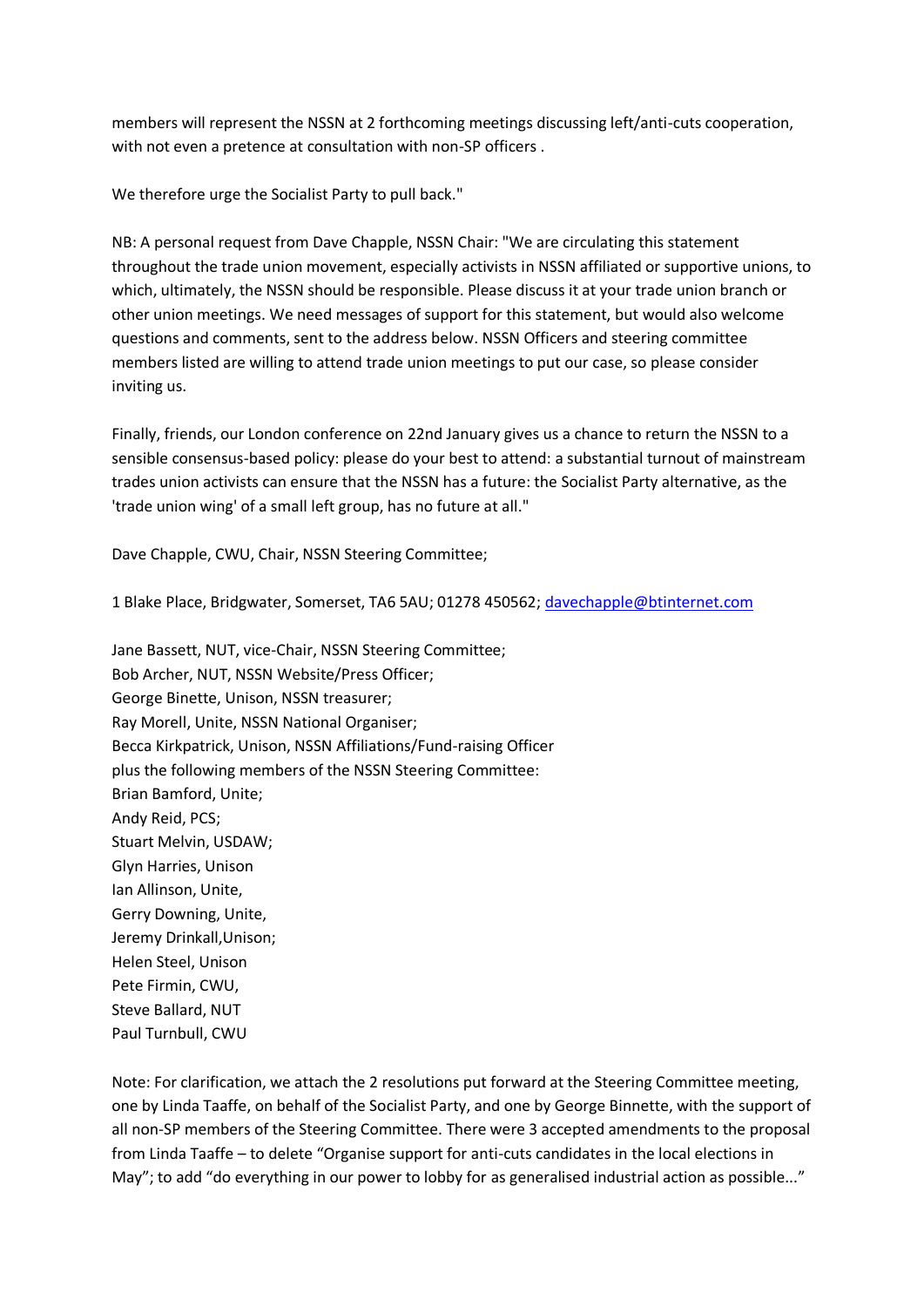as an addition to the "First tasks"; and to replace "produce an email organiser..." at the end by "develop a communications team to speed internal/external communications, using the website, website, textstream, etc. and make use of affiliated unions resources".

## 2. Reply to Dave Chapple from NSSN officers

We send this reply to NSSN supporters and those outside of the NSSN who have had Dave's email (IMPORTANT: The future of the NSSN: a statement from NSSN Officers and Steering Committee members). It wasn't our choice to have a public debate in this way and we regret his damaging actions but we have a duty to respond and give our side of the story. If you've read his email, you will understand the unavoidable sharpness of our response.

Dave Chapple has circulated a critical email about the decision of the NSSN Steering Committee to launch an Anti-Cuts Campaign at its Conference on January 22nd.

The real facts of what happened are the following. After a debate in the Steering Committee lasting around three hours and 39 attending, where all those wanting to speak did speak, a vote was taken. On a show of hands Dave's view did not prevail. Behind the disparate opposition to the NSSN majority is a clear difference on programme, strategy, and tactics and this will now go to the Conference for debate. This isn't a crime but normal democratic trade union procedure.

The decision of the NSSN Steering Committee was taken 10 days ago. Only now, on the eve of a meeting of the Trade Union Coordinating Group (TUCG) of the left unions in the TUC, did he choose to attack this decision. In an unholy alliance with the SWP and their front organisation the Right to Work (RTW) he hoped to put the NSSN in the dock before fellow trade unionists as unprincipled splitters and sectarians. This completely failed, not least because the accusers are, themselves, guilty of the "crimes" they impute to the NSSN majority, and particularly to the Socialist Party.

It is enough to remind ourselves that it was the SWP who launched the sectarian attack on the firefighters at the end of their recent dispute. As RTW, they also invaded the ACAS talks in the BA dispute, and were widely criticised by rank and file Unite members. In a similar sectarian fashion they attacked the Lindsey strikers, as well as the left-led PCS leadership - particularly its general secretary Mark Serwotka over the alleged pension "sell-out" (in 2005). It is they who set up RTW 18 months ago as a rival to the NSSN. In the London Student Assembly this week, they actually voted against supporting the January NSSN Conference but now say they want to build for it to 'save' the NSSN!

Those who voted in favour of an Anti-Cuts Campaign recognise that trade unions are already located in fighting cuts in the workplace, but that there are other aspects to the struggle. Community campaigns to save services are springing up everywhere. Witness the marvellous student rebellion of recent weeks. Those against these proposals believe that NSSN should step back, and leave leadership matters to other organisations, particularly like RTW.

The NSSN Conference statement in June declared that NSSN should take our work into the wider